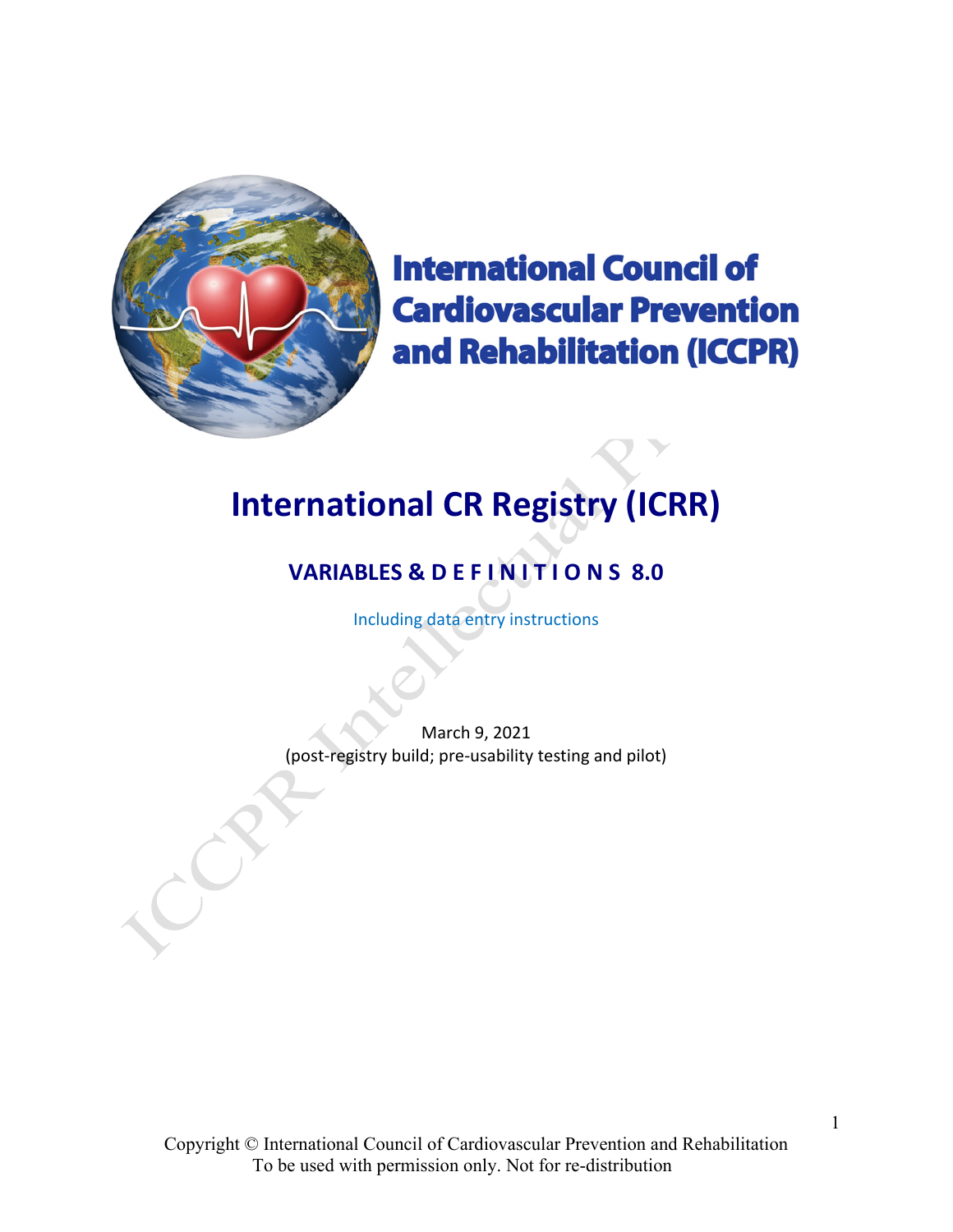#### INSTRUCTIONS / INFORMATION BEFORE YOU BEGIN

For any questions, or access to the registry / logins, contact *iccpr.icrr@gmail.com*. From the main menu, select "enter clinical data" (blue rectangle) to get started. You will see your roster of patients there on your "my patients" screen, or can "add new patient" (top left, green rectangle). (Please note if you wish to delete a patient, we will need to contact Dendrite to do so [this is to prevent accidental deletion of data]).

We have purchased 5 licenses, and therefore 5 users across all sites can be in the registry at any one time. If you can't get on, check back a bit later. We are hoping this is sufficient given this is international, and hence sites will be in different time zones. If you often cannot get in, please email us so we can explore a solution.

Please note that all referred patients should be entered in ICRR if possible, so that we can assess the proportion of referred patients enrolling (CR quality indicator). For those patients who do not enroll, please complete all available information from their referral form. It is hoped that gender, year of birth, referral diagnosis / procedure could be completed.

Only the gender and year of birth variables are mandatory, but of course we encourage as complete data provision as possible to optimize the utility of the ICRR. See the dashboard document for information on how to see data completeness.

All continuous values have minimum and maximum values to prevent data entry errors. Many variables have a blue "i" in a white bubble; hover over it to see the definitions from this document on screen.

Variables are all available in the registry on specific pages, by assessment point. When you are in a record for a patient, you can skip to any page at any time, using the white rectangle drop‐down menu in the top middle of any registry page. We have specified below in the table of contents on which registry page you can find the variables, and it is also shown in orange font below.

Timing of assessment (pre‐program, post/progress or annual) of the below variables is shown in yellow highlight in the ensuing data dictionary. There is also information regarding when / how assessments stop if patients are unfortunately too ill or die.

Source of information is shown in blue font (program, and potentially patient). Note for patient-reported variables, follow what you have approved with your local ethics board. If patients do not have proficiency in English, you may ask the questions of the patient directly in‐ person, on the phone or video call if that is approved at your institution, and enter responses directly into the registry. If patients have English‐language proficiency but do not have technology skills or access, ICRR can provide you paper versions of the items at each assessment point for their completion, and then someone from your program with an approved ICRR login can enter the data. Just ask!

#### Table of Contents:

- a. *Program*‐reported variables *pre*‐program start on p. 3
- b. *Program*‐reported variables *post*‐program (or denote reason they dropped out) start on p. 7
- c. *Program*‐reported *clinical* outcome variables assessed *pre and post*‐program start on p. 9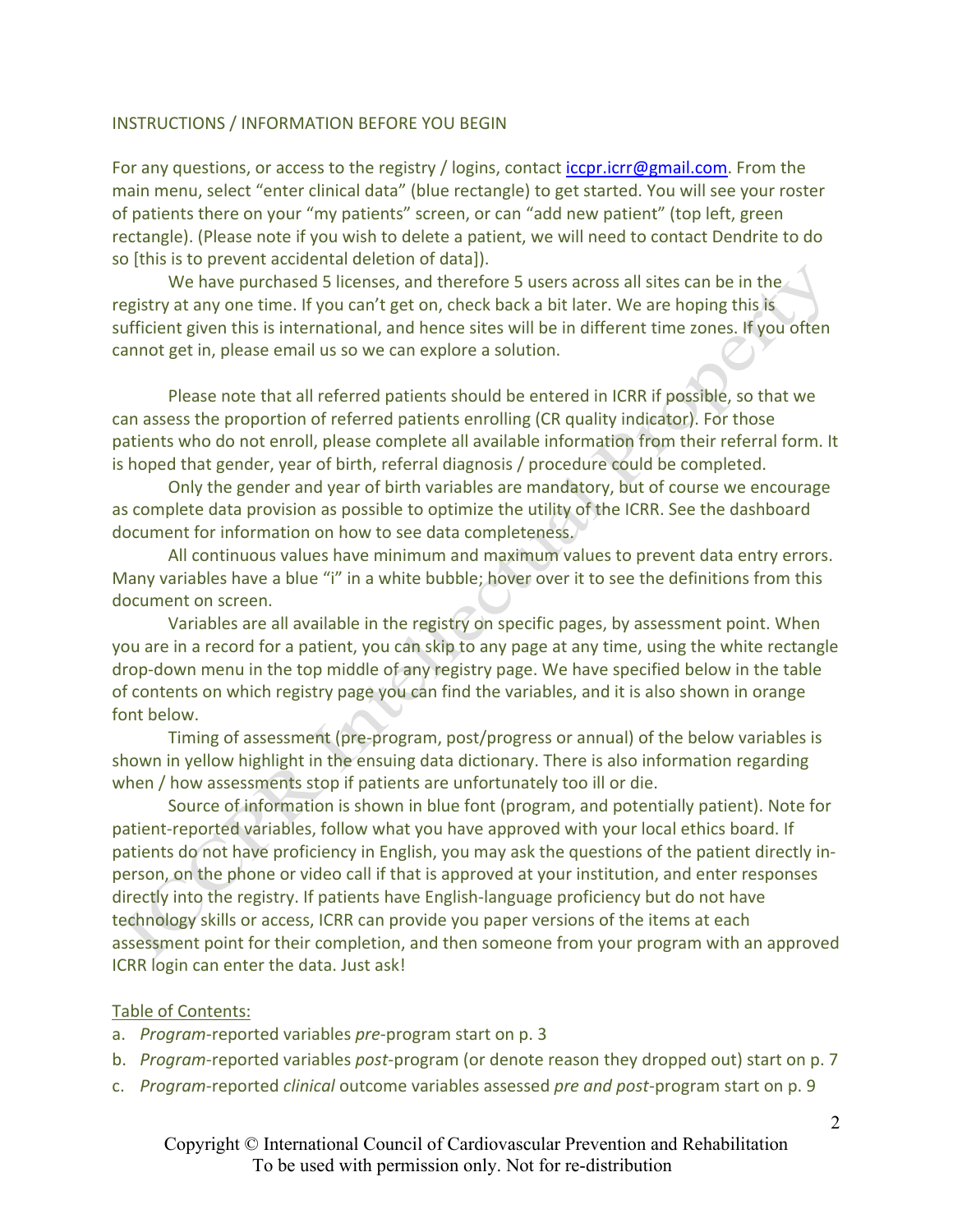- d. Patient‐reported (or program entry if not possible) variables *pre*‐program start on p.11
- e. Patient‐reported clinical variables *pre and post* (even if they didn't finish)‐program start on p.13
- p.15
- f. Other patient-reported (or program entry if not possible) variables post-program start on<br>p.15<br>p. Program and patient-reported (or program entry if not possible) variables assessed annually<br>start on p.16 and 17, respect **g.** *Program* and patient‐reported (or program entry if not possible) variables assessed *annually* start on p. 16 and 17, respectively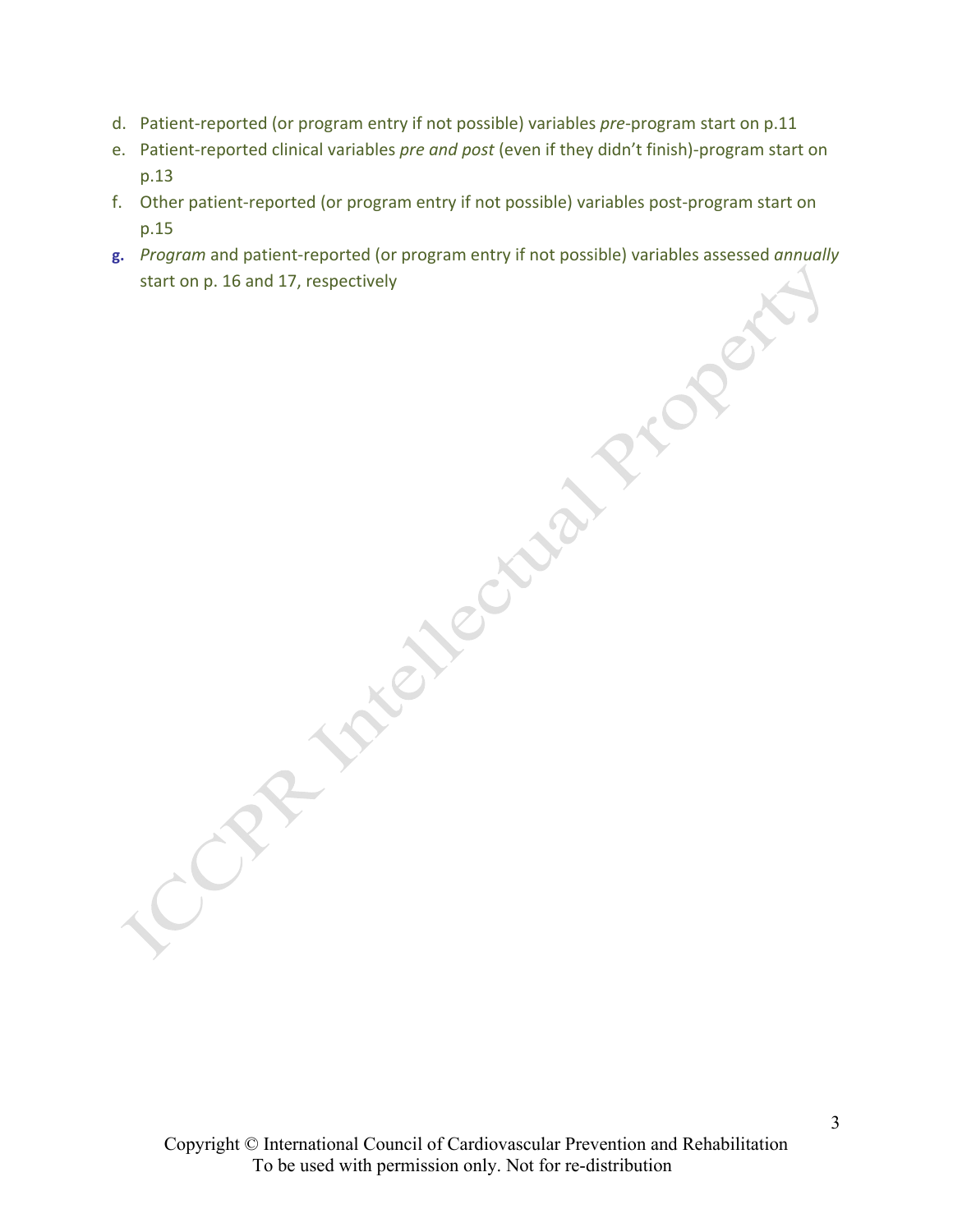# **PROGRAM‐REPORTED VARIABLES PRE-PROGRAM/INTAKE ONLY**

#### These variables are all found on page 1 of the registry.

#### **1. Year of Birth**

Indicate the patient's year of birth (or best estimate if patient does not know and it is not recorded). This variable is mandatory *Data Entry***:** 4 digits

#### **2. Gender**

Select the patient's sex. This variable is mandatory. *Data Entry***:** Choices available are (choose 1):

- □ Male
- □ Female
- □ Other /unknown

#### 3. **Referral Diagnoses**

The referral diagnosis refers to the most recent diagnosis preceding the patient's referral to cardiac rehabilitation. There may be more than one possible referral diagnosis reported if the second occurred within the same hospitalization period. DO NOT report historical diagnoses

*Data Entry***:** Choices available are (select all that apply):

- $\Box$  Stable coronary artery disease or stable angina
- $\Box$  Acute coronary syndrome (ACS; e.g., myocardial infarction)
- □ Heart failure
- □ Other (e.g., arrhythmia, valvular disease)

# **4. Referral Intervention(s)**

Report cardiac interventions or procedures preceding the patient's referral to cardiac rehabilitation (no longer than 1 month). There may be more than one possible referral procedure reported if the second occurred within the same hospitalization period (check all that apply). DO NOT report interventions in the past, as they cannot be reliably captured in all patients.

*Data Entry***:** check all that apply

- o Percutaneous coronary intervention (PCI)
- o Bypass surgery (CABG)
- o Valve surgery or intervention
- o Heart transplant
- o Mechanical circulatory support (e.g., VAD)
- o Rhythm Device insertion (e.g. CRT, ICD, pacemaker)
- o Ablation
- o Other
- o None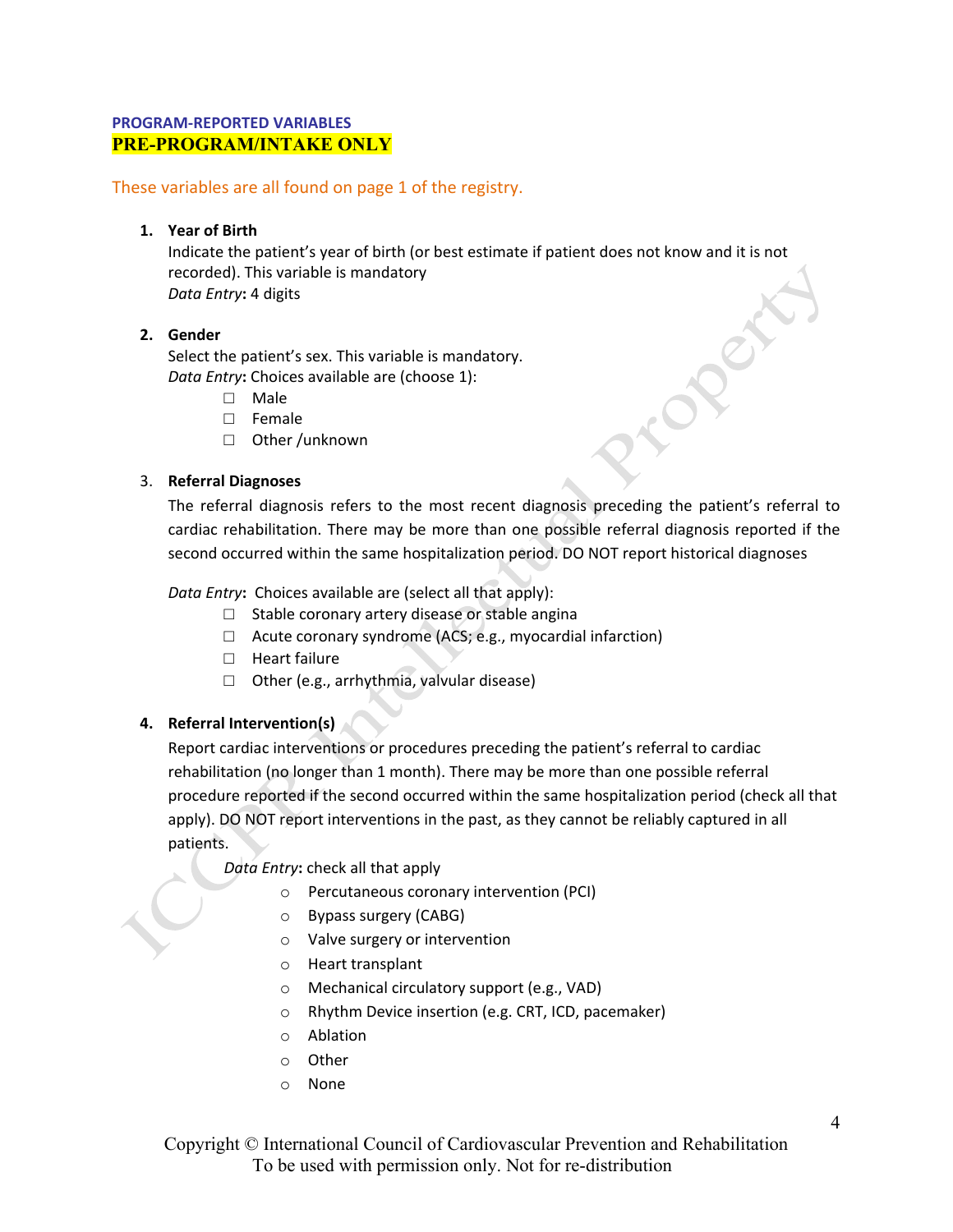# **5. Initial assessment date**

Enter the date the patient had their initial visit with the CR program for assessment of risk, history, etc. This could be in‐person or remote.

Note: this date will be used to determine when to trigger follow‐up assessments of patients, based on duration of your program as denoted in the program survey. Note 2: If no initial assessment do not enter a date. Even if patients do not enrol, if they are open to completion of patient‐reported surveys for comparative purposes and this is approved through your local ethics board, please denote that by providing their contact information in the designated spot.

*Data Entry:* Enter a date. DD/MMM/YYYY

# **0. Patient data source**

- $\Box$  Patient (if this is selected, you will be prompted to provide mobile # and/or email address)
- $\Box$  Program is entering patient-reported data (ie., you will ask the questions of the patient)
- $\Box$  Neither (i.e., no patient-reported data will be provided)

# IF NEITHER IS SELECTED

The patient-related pages of the registry will not be available to complete.

If this was an error and you wish to enter patient data, change your selection. Then you have to click either "Next Page" or "Save & Exit" before the drop‐down list at the top of the page is re‐ populated with the patient‐related pages.

# IF PATIENT IS SELECTED:

Please note that texts cost the ICRR, so we prefer email, and the registry is set up to contact patients via email first. If there is no response after a week or 2, a text will be sent.

When entering a mobile number, it should be in this format: + CCC NNNNNNN, as follows: It is necessary to prefix it with a "+" denoting it's an international number. "CCC" is the international dialling code for the country (as many digits as required). "NNNNNNN" is the number including any area code. We haven't constrained the number of digits, as the number template differs from country to country. There should be no prefixed "0" or "1".

Once patient contact information is entered, the patient‐reported survey for pre‐program will be sent by the registry to the patient by the next day. It will come from: icrr@e-dendrite.com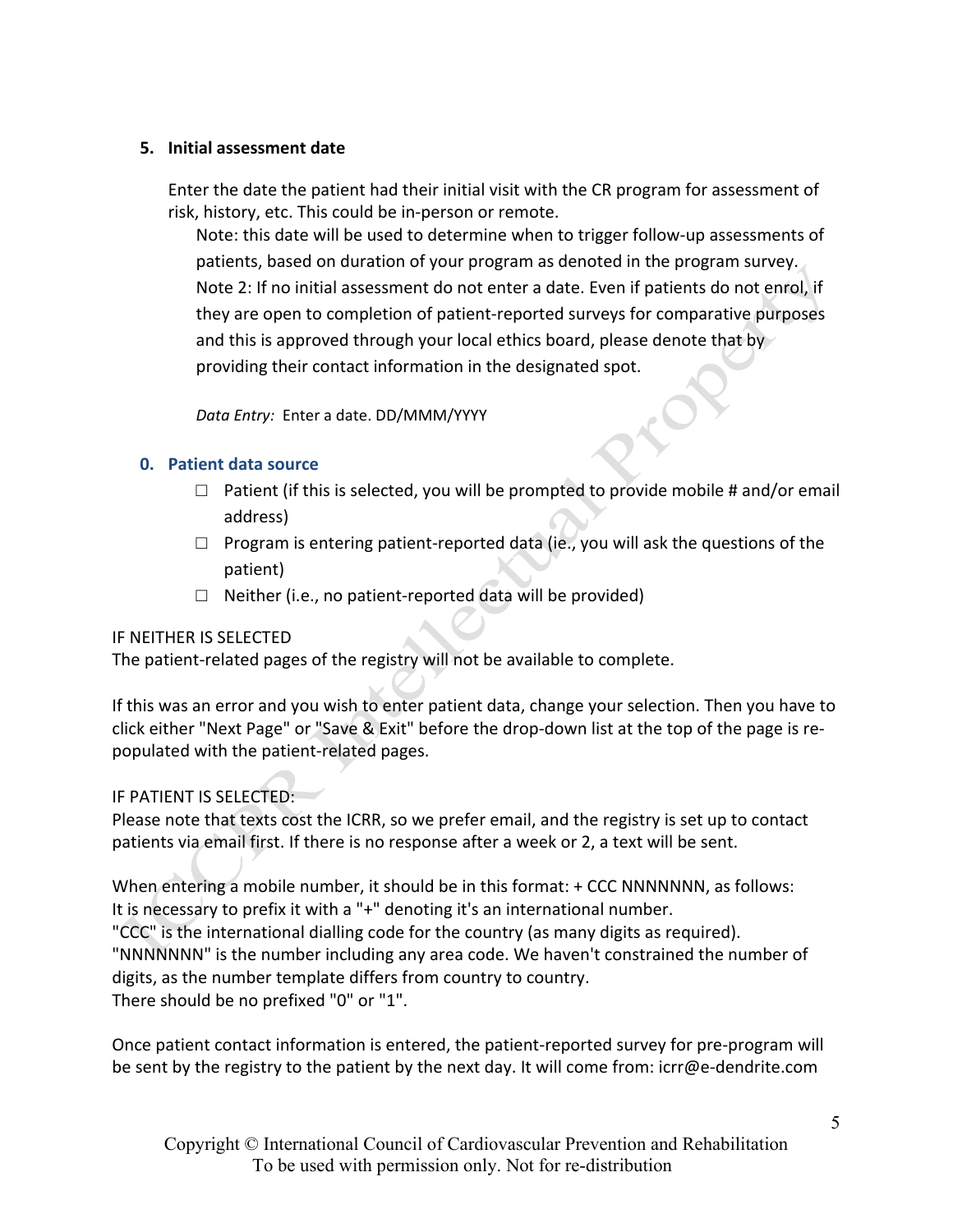on behalf of DCS Intellect Web <noreply@e‐dendrite.com>. The subject line will read "Cardiac Rehab Registry". Perhaps inform your patient to watch for it.

This will no longer be available 14 days from initial assessment date as it is assumed health behaviour would have changed from baseline. If no initial assessment date is entered, the registry will work from the first date you entered any data on the patient.

Note you can see a log of when correspondence is sent to patients, and if they respond, including dates, by clicking the blue rectangle named "pt report log" from the main menu.

Also note that if the patient is providing data, the post‐program survey will not be sent to patients if you specify "death" as cause of premature program termination on page 5 of the registry (program conclusion) for variable 7. The annual surveys will not be sent if you specify "patient died" or "patient to ill to complete further assessments" on any annual follow‐up (page 9 or the registry, variable 27). This information is also outlined with the variables below for clarity.

Patients may also request to stop contributing data at any time and/or to withdraw previous data. ICRR has a process in place to enact this, which involves removing any email or text # from this variable. Patients can request this at any time at: https://globalcardiacrehab.com/ICRR-for-Patients. We will be in touch as needed if we receive any such requests, and request you contact us if you receive such requests.

If the patient is alive and has not requested to stop receiving surveys to you or to ICRR between now and the end of when their program would be done (according to the timing provided for your program duration), they will receive the post‐program survey at the above contact information. See below for more information.

Copyright © International Council of Cardiovascular Prevention and Rehabilitation To be used with permission only. Not for re-distribution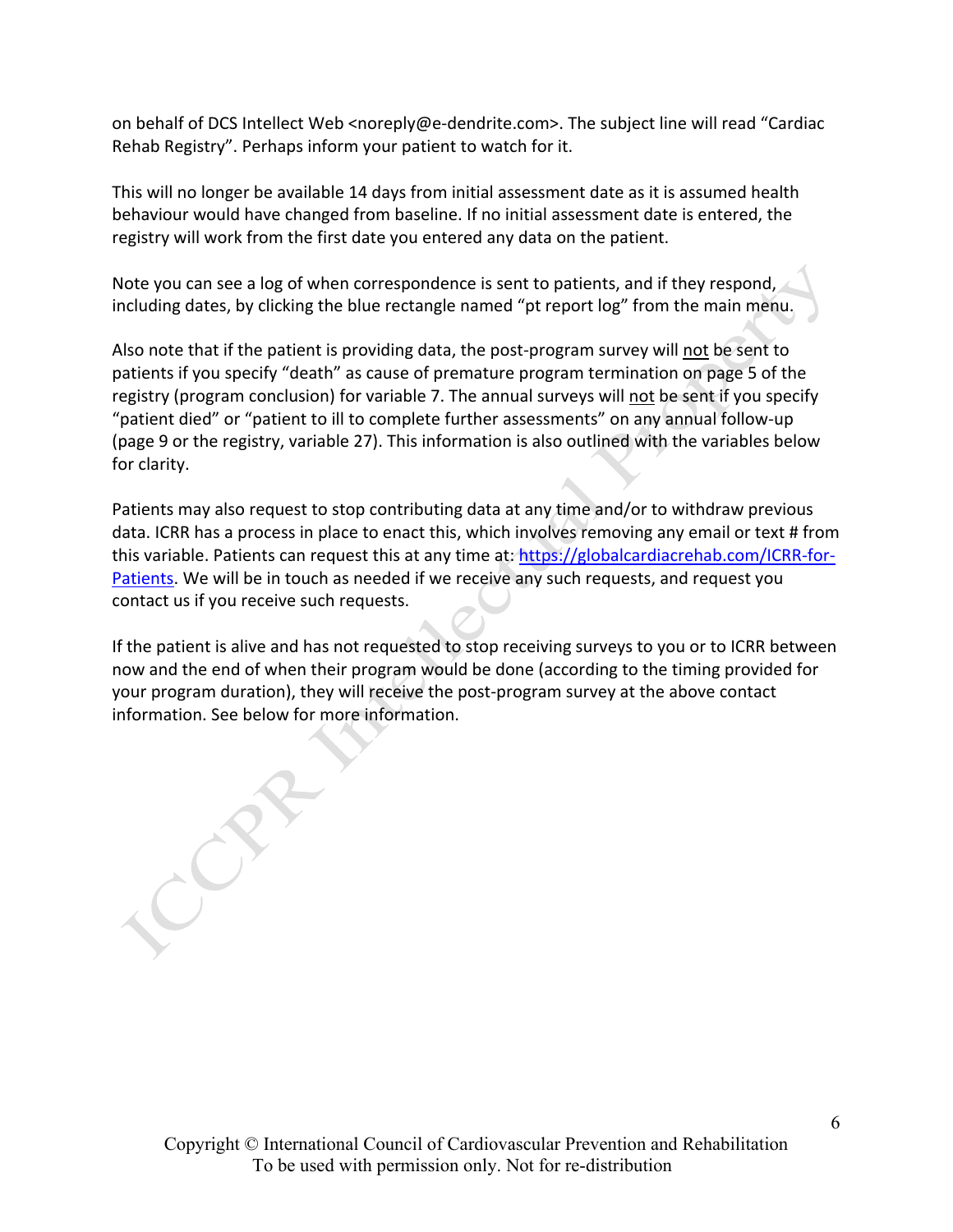# **PROGRAM‐REPORTED VARIABLES POST‐PROGRAM ONLY (PROGRESS)**

You informed ICRR of the number of weeks duration of your program in the initial program survey. Your site is set up so the post‐program assessment will be due the specified number of weeks from the initial assessment date (if no initial assessment date is provided. On the patient search / "my patients" listing page, the "post-program assessment status" column will show as "assessment due" when it is the time to complete this assessment. When data are entered, it will show in green as "up-to-date".

These variables are all found on page 5 of the registry. This section should be completed for ALL patients who enrolled, *regardless of whether they did not complete the program*.

#### **6. Supervised Exercise Sessions Completed**

Enter the total number of supervised (on-site, but could be remote if the full session is supervised in real-time remotely) exercise classes completed by the patient during their rehab program (we have the number prescribed from your completed program survey; this can be used to assess program adherence). Do not count days the patient exercises independently at home as that is captured elsewhere. Alternatively, click the box if the patient is in an unsupervised program.

Even if the patient dropped out (which will be captured in the next variable), please report # attended.

*Data Entry***:** click one of the 2 buttons

If you select "supervised exercise", then a box will appear to enter the # of sessions Or select "patient enrolled in solely home‐based program, where exercise classes are not remotely monitored in real‐time"… but technology may be used (this is captured also in patient‐ reported items); this is basically "not applicable"

#### **7. Premature Program Termination / Program Completion**

Premature termination refers to the instance where patients do not complete their prescribed exercise sessions or other core components of the program. To complete the CR program a patient must have attended at least some of the CR intervention components AND also have completed a formal re‐assessment by the CR team at the conclusion of the CR intervention.

Indicate the reason for premature termination of the patient's cardiac rehab program, if applicable. For example, a cardiac clinical event or procedure could be having bypass surgery or experiencing heart failure decompensation or exacerbation so having to stop coming. A non‐cardiac clinical event or procedure could be contracting an infectious condition or cancer for example.

*Data Entry*: click one of the 2 buttons; more options appear if you click the first: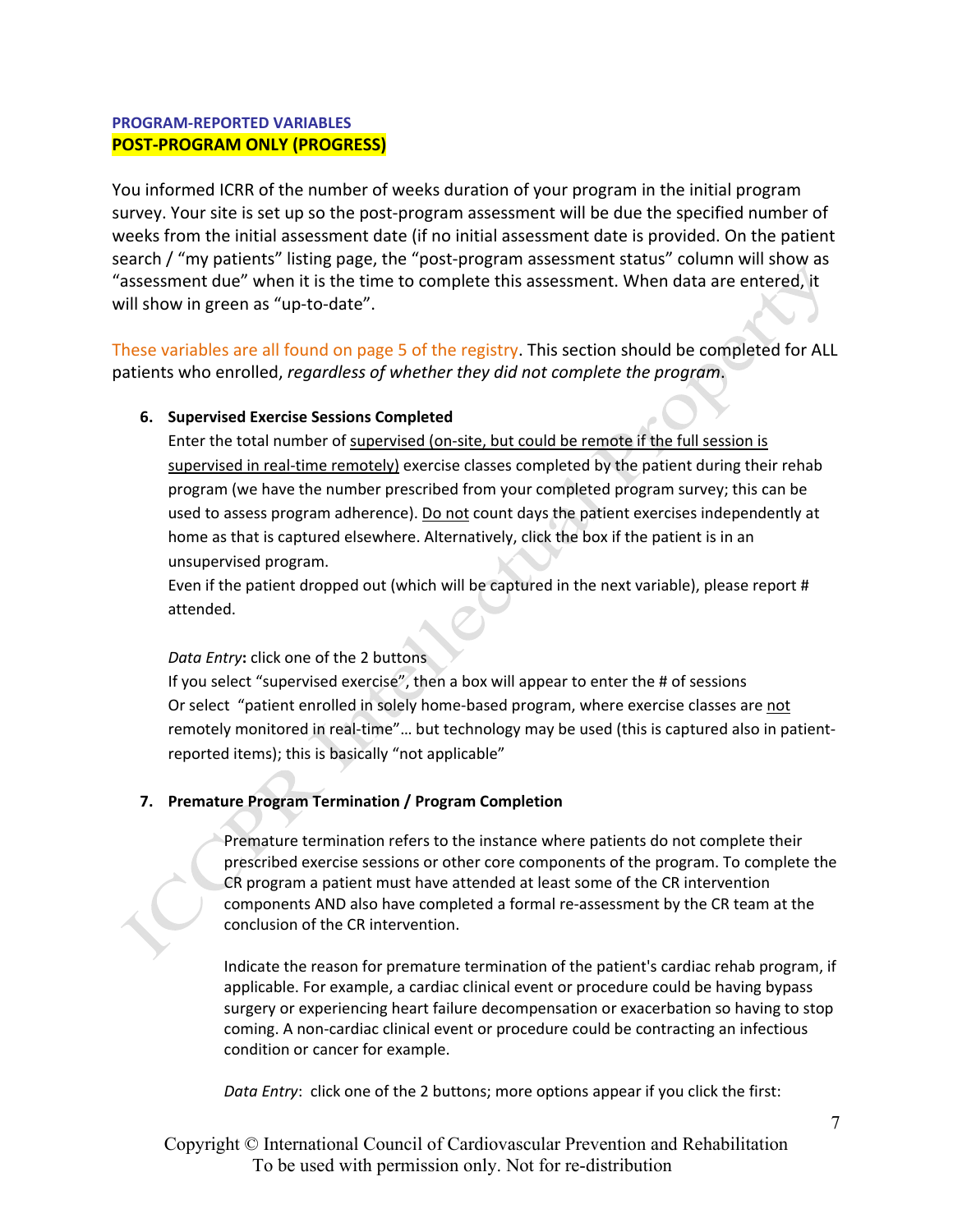- $\square$  Premature program termination (i.e., patient did not complete post-program assessment), for the following reason (select 1):
	- □ Lost to follow-up or unknown / Patient dropout for non-clinical reasons
	- □ Return to work
	- □ Clinical issue Cardiovascular (non‐fatal)
	- $\Box$  Clinical issue Non cardiovascular (non-fatal)
	- □ Death (*note: once this is selected, this record will be denoted as complete*)
	- □ other
- □ Program completion (i.e., patient engaged in interventions and had post‐program re‐ assessment) **INTELLECTION PTC**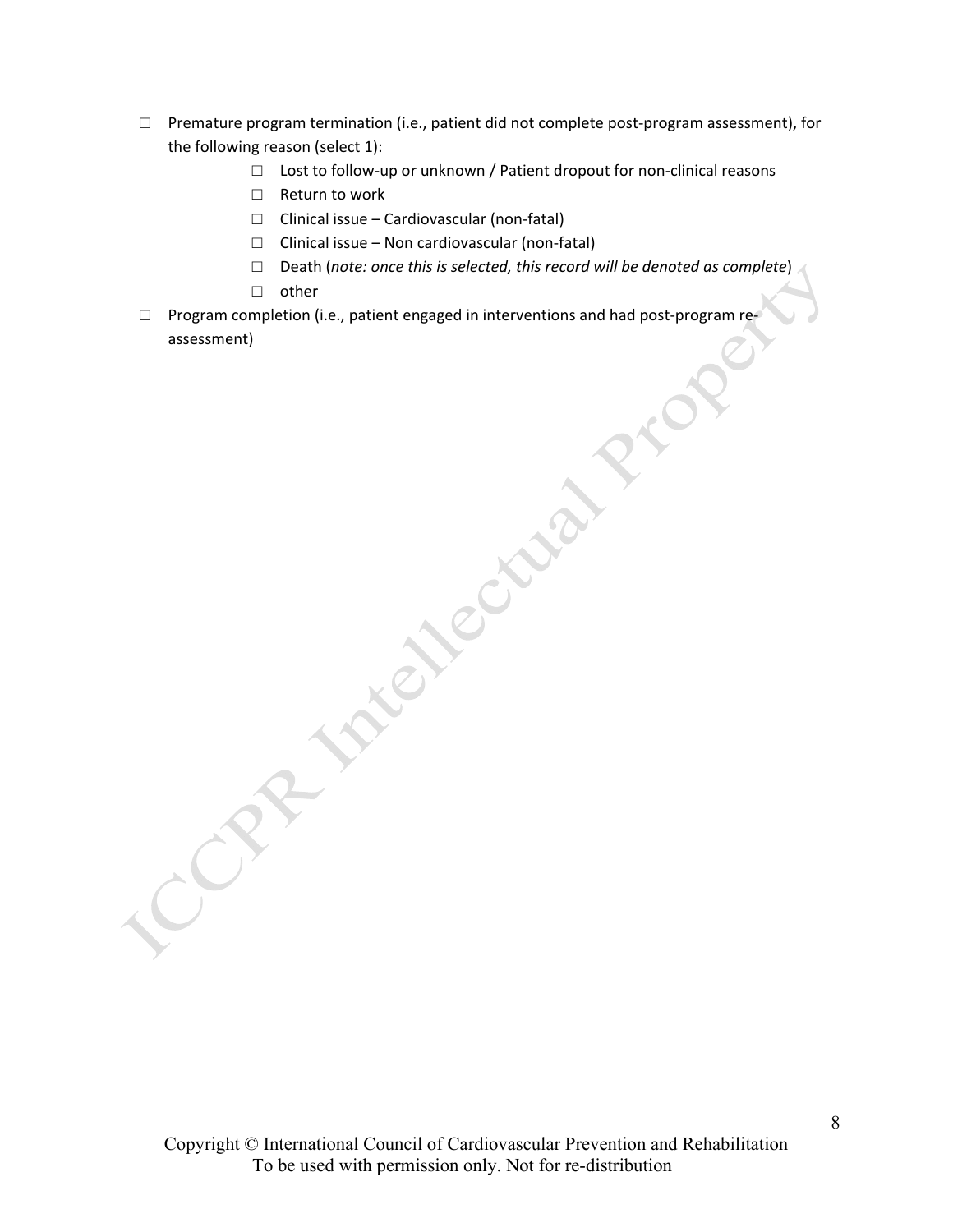# **PROGRAM‐REPORTED VARIABLES**

# PRE/INTAKE AND POST‐PROGRAM (OBJECTIVE CLINICAL OUTCOMES)

For each, try to get information from maximum 3 months prior to initial assessment to max two weeks after initial assessment; for post-program, the test should be done +/- 3 weeks from discharge assessment date.

Even if the patient does not complete the program, try to get the values from whatever source you can.

These variables are all found on page 2 (pre‐program) and 6 (post‐program) of the registry.

**8. Lipids: Low‐Density Lipoprotein (LDL‐C)**

*Data Source*: Lab report

*Data Entry*: select units (mmol/L or mg/dL). Enter value obtained for LDL to 1 decimal place

 $\square$  Unknown (If there are no values within the time window above; or, the patient did not have any repeat lipid test done at discharge, for example)

#### **9. Body mass index**

Enter the patient's BMI.

*Data Source*: Direct measurement of height (m) and weight (kg) at the intake and discharge assessment. You can use an online calculator to compute if it is easier (e.g., https://www.nhlbi.nih.gov/health/educational/lose\_wt/BMI/bmicalc.htm)

*Data entry*: Enter value obtained from kg/m<sup>2</sup> to 1 decimal place if possible

- **10. Systolic and**
- **11. diastolic blood pressure (BP; mmHg)**

# **2009 Canadian Hypertension Education Program (CHEP) Recommended Technique for Measuring Blood Pressure**

Place the cuff so that the lower edge is 3 cm above the elbow crease and the bladder is centered over the brachial artery. **The patient should be resting comfortably for 5 minutes in the seated position with back support.** The arm should be bare and supported with the antecubital fossa at heart level, as a lower position will result in an erroneously higher SBP and DBP. **There should be no talking, and patients' legs should not be crossed. At least three measurements should be taken in the same arm with the patient in the same position. The first reading should be discarded and the latter two averaged.**

CHEP Recommendations for accurate measurement of blood pressure: https://guidelines.hypertension.ca/diagnosis-assessment/measuring-blood-pressure/

> Enter the patient's systolic blood pressure (mmHg) and the patient's diastolic blood pressure (mmHg). BP assessement should be undertaken manually or with a validated automated device only (e.g., see: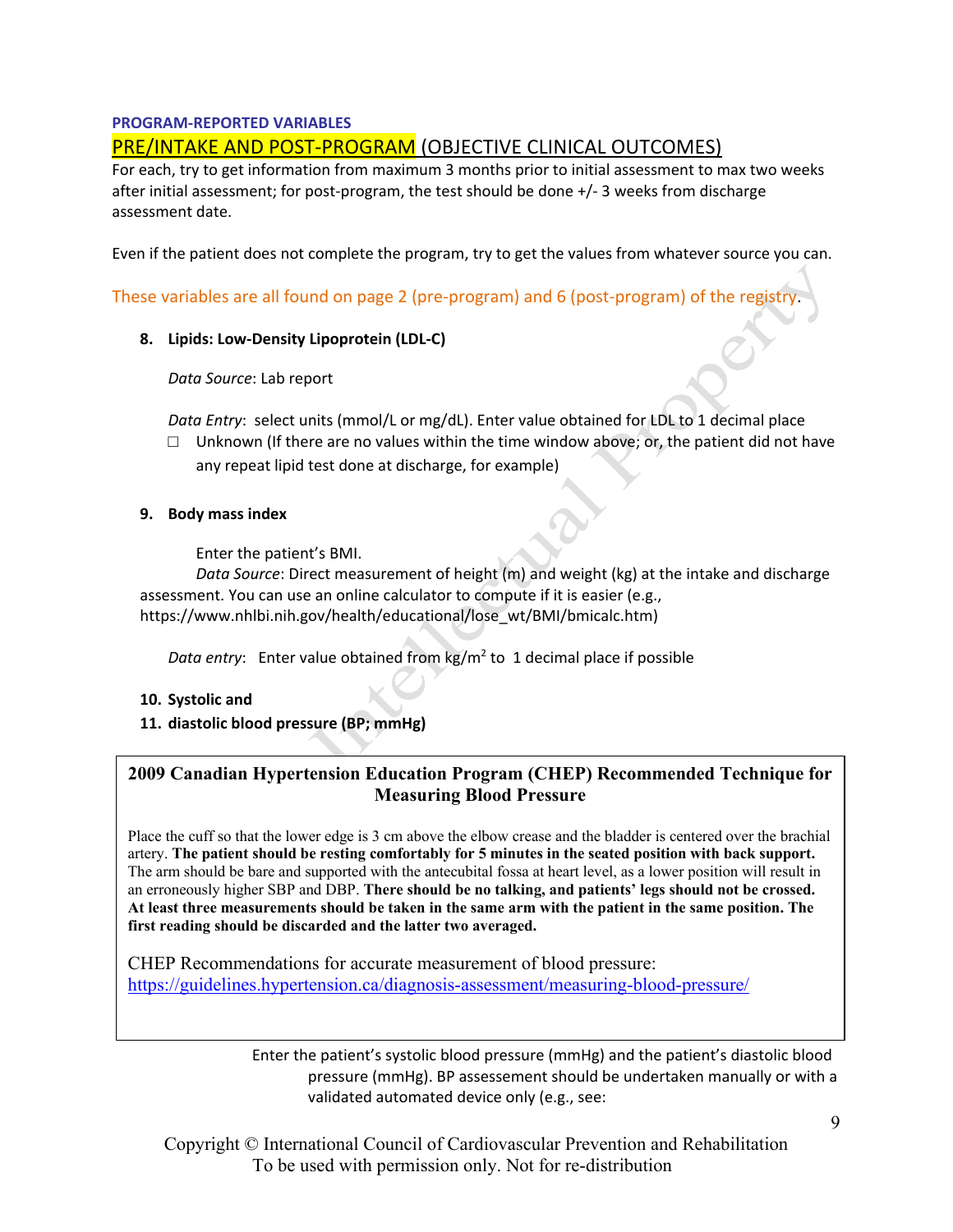**http://www.dableducational.org/sphygmomanometers/recommended\_c at.html**).

*Data Source*: Direct measurement at the assessment.

*Data entry*: Enter value obtained from patient's SBP and DBP.

#### 12. **Peak METs**

Indicate the peak metabolic equivalents of task (METs) achieved during a functional / exercise capacity test or assessment (e.g., GXT, ISWT, 6MWT) in the space provided (we will know the type of test from your program survey responses). The METs can be estimated from standard equations using speed and grade, or can be calculated from the direct measurement of oxygen consumption using gas analysis.

DASI can also be used; DASI is converted to METS by dividing the total score by 3.5. Conversion table for 6MWT (issues if have to use shorter than 30 m passage) to METs: https://iacpr.net/resources/Documents/6MWT%20Distance%20Conversion%20Table%20.pdf Conversion for watts to METs: https://exrx.net/Calculators/CycleMETs Ideas on conversion of Incremental Shuttle Walk Test to METs (see Table 2 in particular): https://bjsm.bmj.com/content/42/1/36.long (see also: https://journals.lww.com/jcrjournal/Fulltext/2019/05000/Validity of the Incremental Shuttle Walk T est\_to.13.aspx)

> *Data Source***:** Exercise stress test or other functional assessment. *Data Entry***:** Enter the numeric value of the peak METs as indicated by the exercise test report to the nearest 1/10 of a MET (i.e. 5.4 METs).

RANT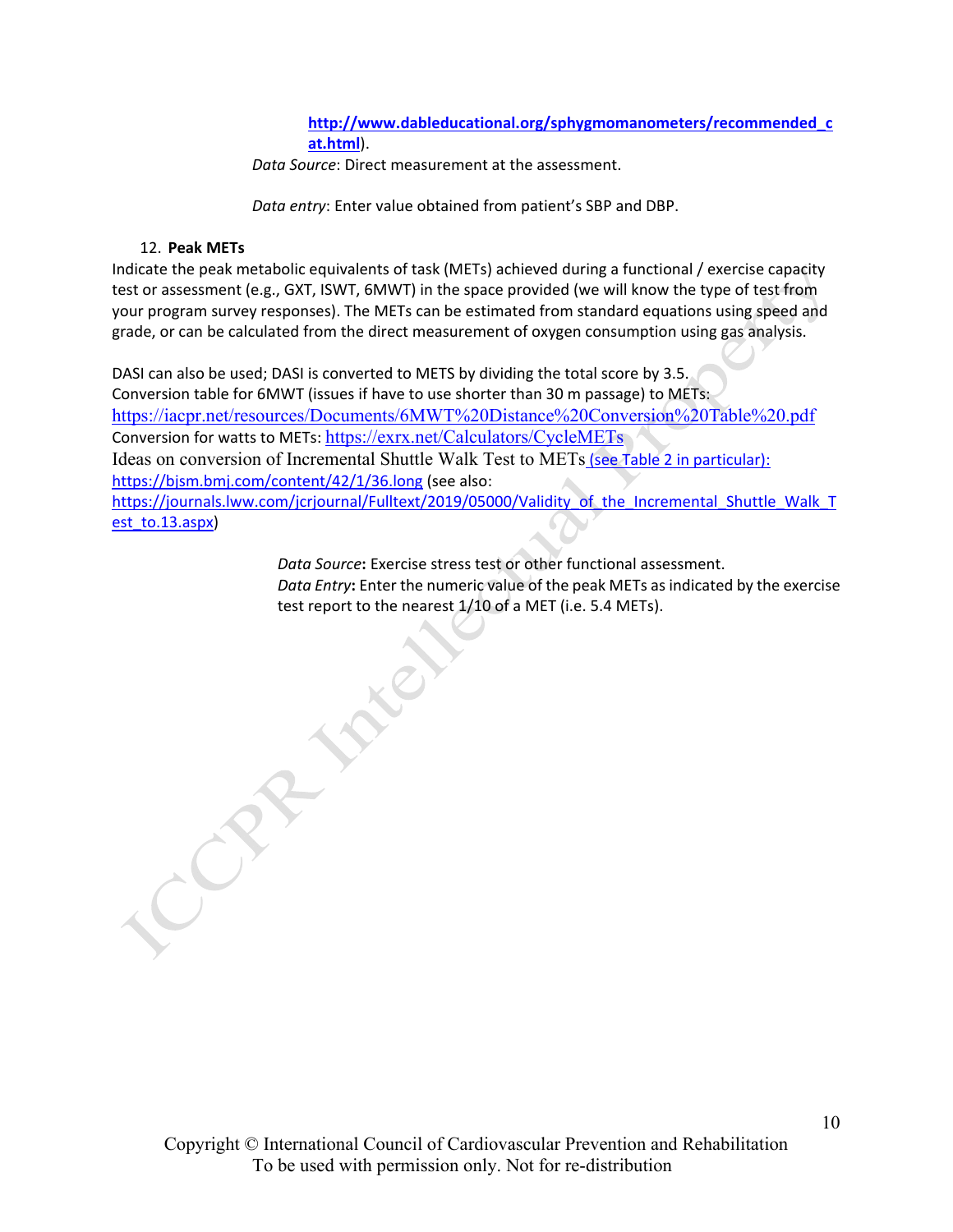#### **PATIENT‐REPORTED OUTCOMES (if willing, and sufficient English language capacity, orstaff administer)**

# **PRE‐PROGRAM/INTAKE only (send after receipt of referral and before first exercise session, after information about registry received by patient):**

These variables are all found on page 3 of the registry.

#### **13. Do you have someone in your life who you feelsupports you emotionally and with your health?**

- □ Definitely
- □ Most of the time
- □ Some of the time
- □ Rarely
- □ No I do not

#### **14. For how many years did you do formal schooling / education?**

#### **\_\_\_\_\_\_\_\_ years**

- 15. Has a doctor ever told you that you have any of the following health conditions? (check all that **apply)**
	- □ Stroke / transient ischemic attack
	- $\Box$  Peripheral vascular disease / claudication
	- □ Diabetes
	- □ Liver disease
	- □ Kidney disease
	- □ Lung disease (e.g., COPD, Asthma)
	- □ Osteoporosis
	- □ Cancer
	- □ Human immunodeficiency virus / AIDS
	- □ Movement disorder (e.g., parkinson's, tremor)
	- □ Musculoskeletal issues (e.g., arthritis, hip or knee replacement)
	- $\Box$  Cognitive issues (e.g., brain injury, cognitive impairment)
	- $\Box$  Mental health problems, including sleep issues (e.g., depression, anxiety)
	- □ Sexual issues (e.g., erectile dysfunction)
	- $\Box$  Other (please specify:
	- □ None of the listed options

# **16. How much do you worry about having enough money to meet your basic needs, including health and health care?**

- □ Not at all
- □ I sometimes worry about this
- □ I often worry about this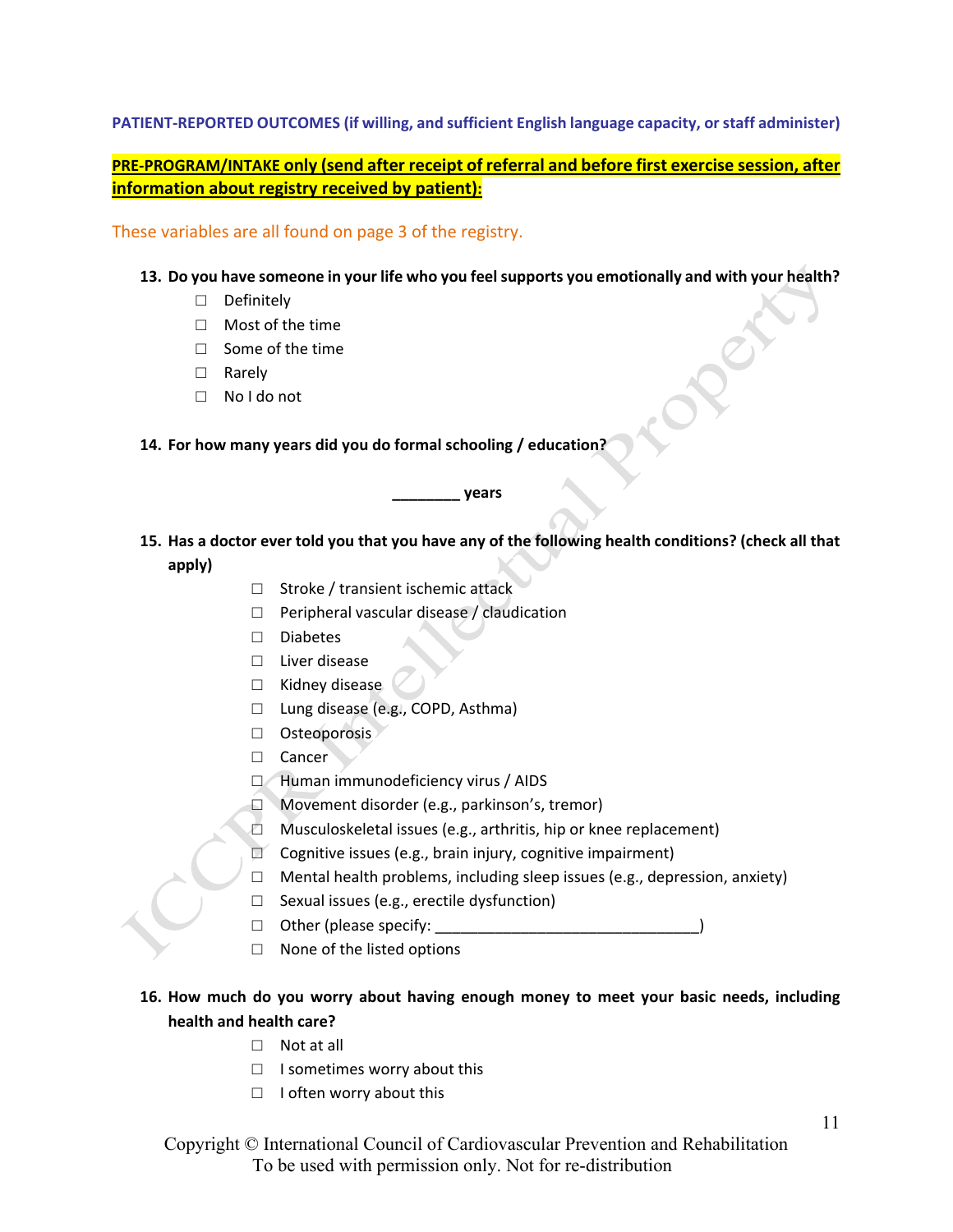#### **17. Do you have to pay for heart pills or medicines out of your own pocket?**

- $\Box$  Yes, I have to pay for any medicine I take out of my own pocket, or some of the cost
- □ No, I have work benefits, or the government or some other source pays for <u>all</u> my heart medicine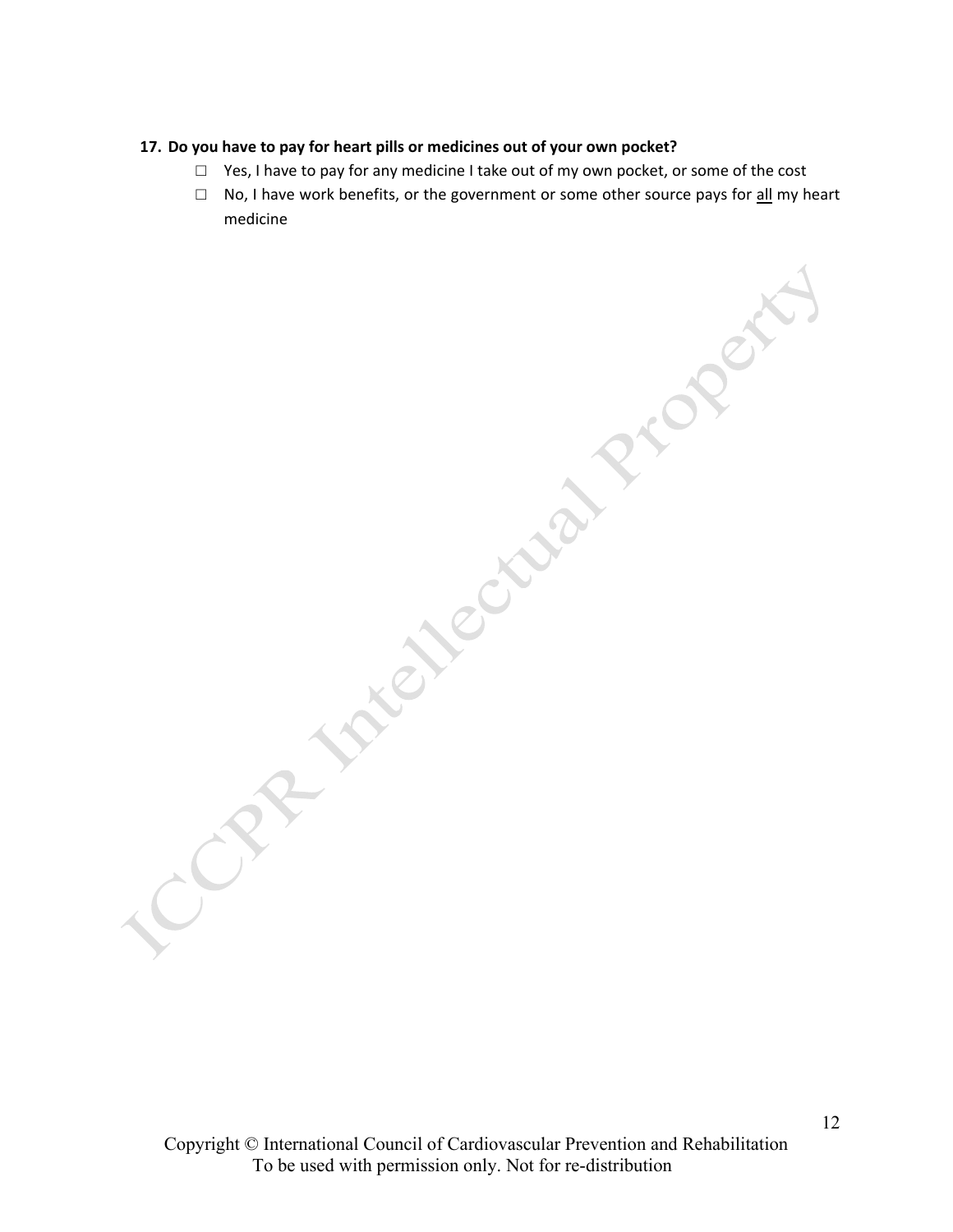**PRE/INTAKE, POST‐PROGRAM (administered when program would have been done for all patients [which each program provided in the initial program survey], regardless of whether or not the patient completed the program; if program has no end date, send 4 months from pre‐ program assessment), and EACH YEAR FROM INITIAL PRE‐ASSESSMENT:**

These variables are all found on page 4 (pre‐program), 7 (post‐program/progress), and 10 (first annual) of the registry.

Subsequent annual follow-ups are generated automatically by the registry. They will appear on the main patient search / "my patients" page in the follow‐up column as "assessment due" at the applicable number of years from the initial assessment date.

# **18. My Quality of Life**

Assume that this ladder is a way of picturing your life. The top of the ladder represents the best possible life for you. The bottom step of the ladder represents the worst possible life for you. Circle the number that shows where on the ladder you feel you are right now.



*Data Entry*: value between 0 (worst possible life) and 10 (best possible life)

19. Depressive symptoms (validated measure: PHQ‐2):

# **Over the past 2 weeks, how often have you been bothered by any of the following problems?**

- a) **Little interest or pleasure in doing things**
- b) **Feeling down, depressed or hopeless**

Response options are: not at all (0), several days (1), more than half the days (2), nearly every day (3).

20. **In the last month, how many servings of fruit and vegetables did you have in an average day?** (e.g., here are some examples of one serving: 125 mL [½ cup] fresh, frozen or canned vegetables or fruit; 250 mL [1 cup] leafy green vegetables such as lettuce, which is about the size of your fist; 1 small piece of fruit or vegetable such as an apple, guava, nectarine, orange, peach, pear,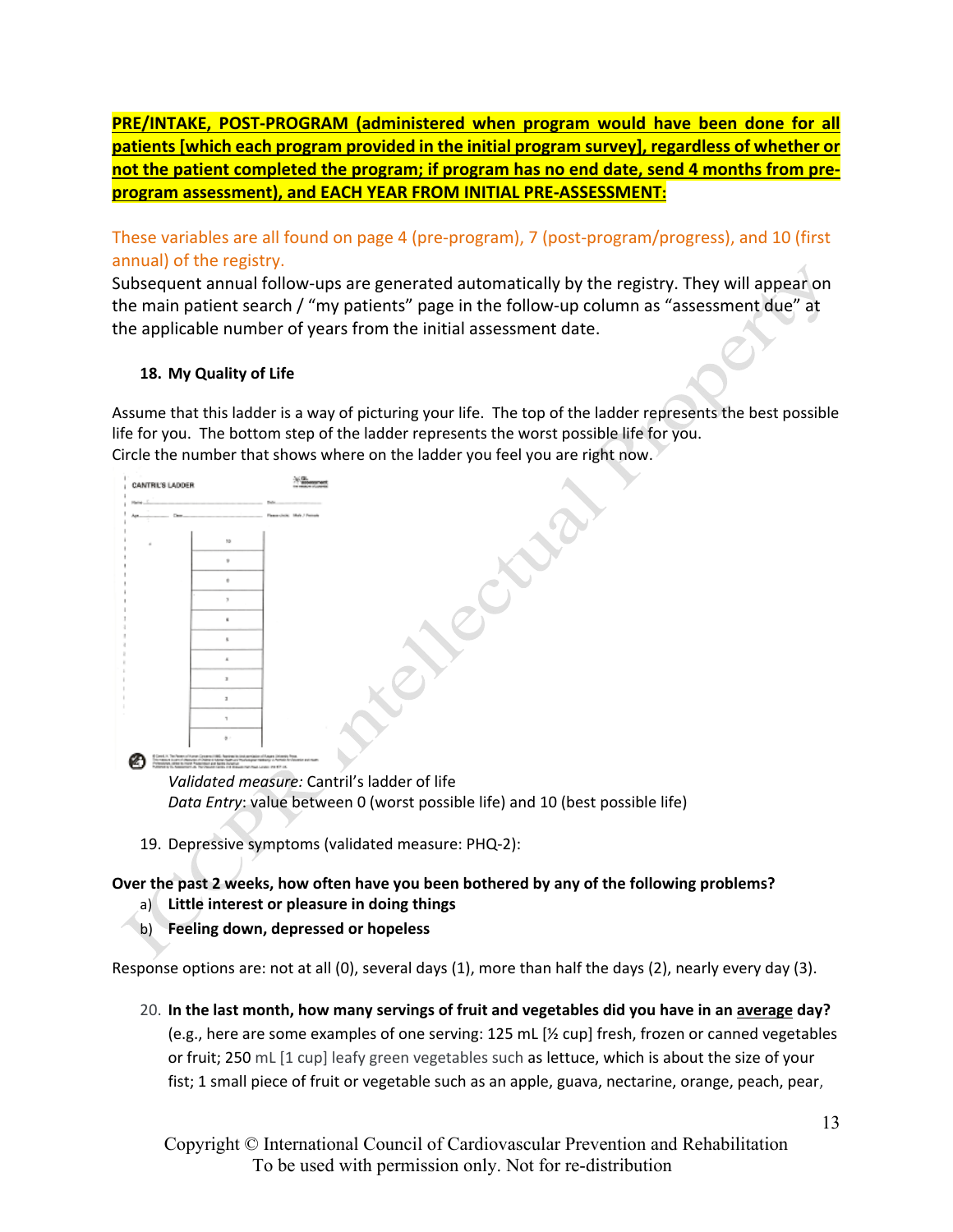large carrot or celery stalk; 60 mL [1/4 cup] of dried fruit such as raisins; or small 125mL glass of pure fruit juice [sugary drinks with fruity taste should not be counted]).

servings /day

**21. In the last month, how many minutes per week on average were you physically active to the point of being at least slightly short of breath?** 

\_\_\_\_\_\_\_\_\_\_ minutes / week

- **22. Do you use any form of tobacco? (e.g., smoking, vaping etc; select 1)**
- $\Box$  Never = no history of using any form of tobacco
- $\Box$  Current = use of any form of tobacco within the last month
- $\Box$  Former = use of any form of tobacco more than one month ago
- 23. It is hard to remember to take your pills all the time if you take them. Over the last month, how **often do you think you have taken your heart pills as directed by your doctor? (select 1)**
	- $\Box$  All the time
	- □ Most of the time
	- □ Some of the time
	- □ Rarely
	- □ Never

Note: this is scored as 1 "never" to 5 "all the time". The mean is shown in the dashboards (see separate file on reviewing reporting dashboards)

#### **24. What is your current work status? (select 1)**

- $\Box$  I work full or part-time for pay (includes self-employment)
- $\Box$  I am on disability (sick leave) or modified duties at work
- □ I am retired

- $\Box$  I have not been employed, or have been working without formal pay (e.g., household management)
- □ Other (e.g., can't work due to health)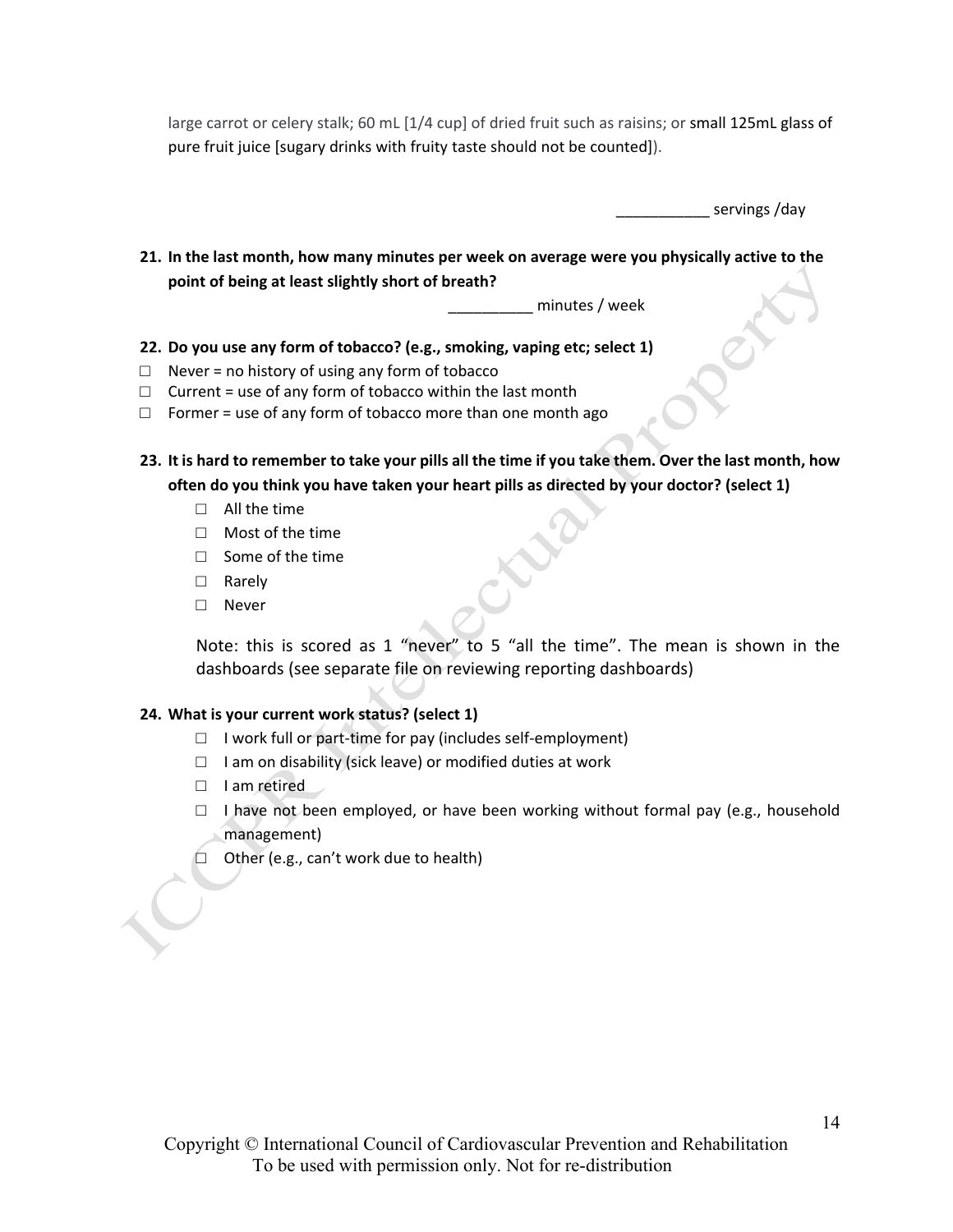# **POST‐PROGRAM ONLY (PROGRESS):**

# These variables are all found on page 8 of the registry.

Again, these should be administered even if the patient did not complete the program if possible.

# **25. Please check whether you feel you are fully informed about each of the following ways to control your heart disease (answer yes or no for each):**

|   |                                                                        | <b>Yes</b> | No |
|---|------------------------------------------------------------------------|------------|----|
| a | I know that my primary care or other healthcare provider was           | L          |    |
|   | informed about what happened for me in cardiac rehab or I informed     |            |    |
|   | him/her (leave blank if you do not have a healthcare provider)         |            |    |
| b | I understand what heart pills I should be taking                       |            |    |
| c | I know how to manage my stress                                         |            |    |
| d | I know how much I should be exercising and at what intensity, so I can | П          |    |
|   | stay active                                                            |            |    |
| e | I know how to follow a heart-healthy diet                              | П          |    |
| f | I know my blood pressure level and how to control it                   | П          |    |
| g | I know my cholesterol level and how to control it                      | П          |    |
| h | I know what to do if I have chest pain                                 | П          |    |
|   | I have been supported to get back to the life roles that are important | П          |    |
|   | to me (e.g., relationships, domestic duties, driving)                  |            |    |

- 26. Did you do any part of your cardiac rehab **online or via phone**? (does not include scheduling sessions or appointments)
- □ Yes □ No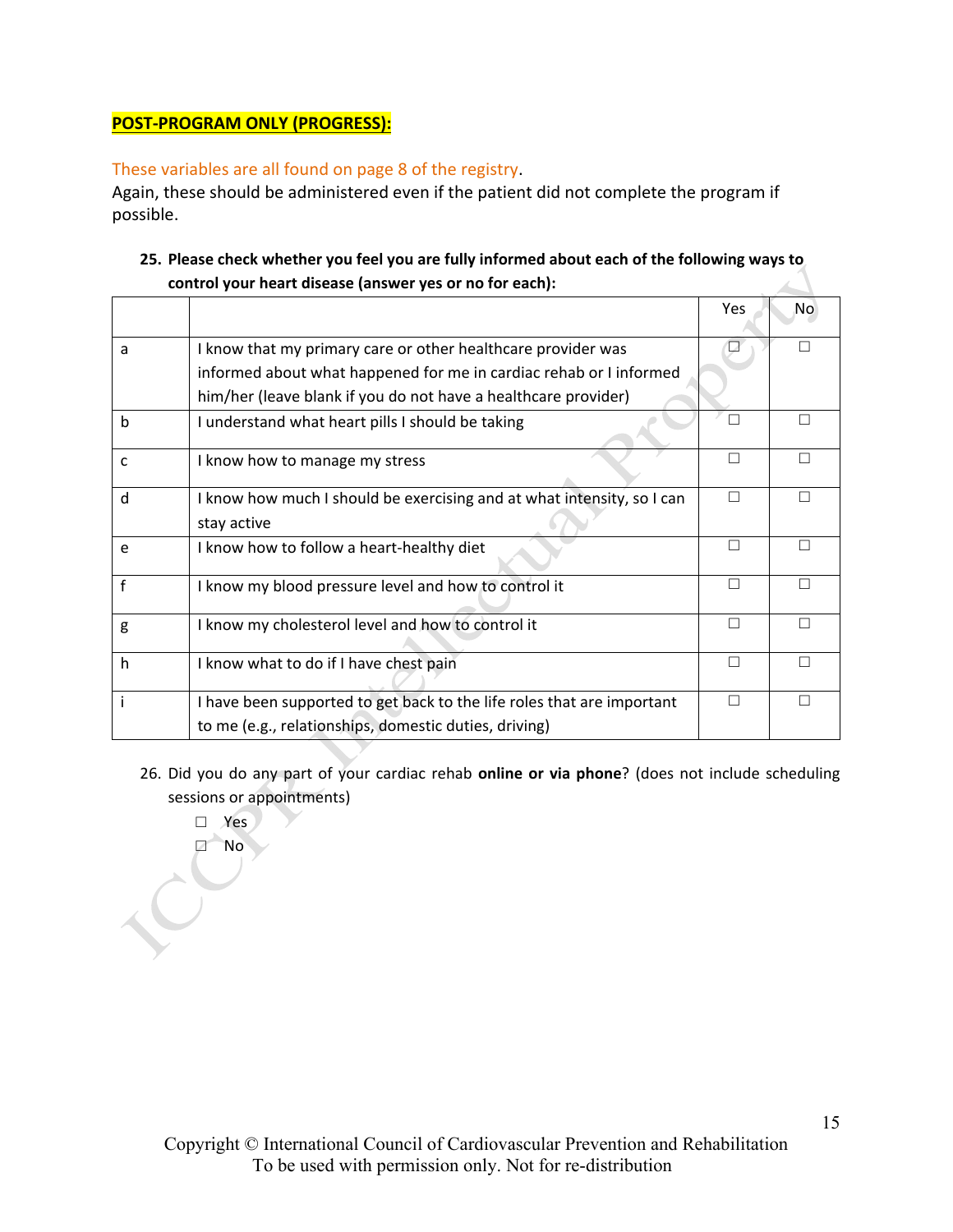#### **Each Year Post‐Initial Assessment Date**

Annual follow‐ups consist of 1 program‐reported variable (vital status; p. 9 or registry) and several patient‐reported variables if they are willing (or the program may enter the information directly on behalf of the patient, depending on your arrangement; pages 10 and 11 of registry).

Note: death during the program is denoted through the 'premature program completion" variable #7. This will result in no more annual assessments (program or patient report) being triggered, and the patient record will be complete.

If you have learned your patient has died or is too ill to complete annual assessments, you can denote this in the registry at any time after the post‐program assessment. For the first year, go into the record by clicking on the right record the main "my patients" page (you can do a search by year of birth, gender and initial assessment date, or registry ID from your excel file), and go to p. 9 of of 11 from the registry page dropdown in the top middle (white rectangle) called "program report of vital status – annual". Click <save & exit>.

For subsequent years, you can also denote this before the annual follow-up from the main "my patients" page, under the column at the far right "annual follow-ups from 2<sup>nd</sup> year"; select "patient died" or "patient to ill…." as applicable.

Once the patient is denoted as dead, the record is complete. If the patient is to ill to complete annual assessments, we would appreciate if you could still denote when the patient dies in the registry, by going to "my patients" / patient search page, under the column at the far right "annual follow-ups from  $2^{nd}$  year" and select a new patient follow-up from the dropdown menu, and then select "patient died".

If you simply want to stop annual follow‐ups by patients based on patient request, please remove their contact information from page 1 in the registry; we would appreciate if you could still collect vital status annually until the patient has died and record it in the registry; The date of next annual assessment shall appear when due.

Subsequent annual follow‐ups are generated automatically by the registry. They will appear on the main patient search / "my patients" page in the follow‐up column as "assessment due" at the applicable number of years from the initial assessment date.

# **Program‐Reported**

The patient row will show in the colour yellow when this is due.

This program‐reported variable for the first year is found on page 9 of the registry. For subsequent years, this will be found on main "my patients" page, under the column at the far right "annual follow-ups from 2<sup>nd</sup> year".

# **27. Vital Status**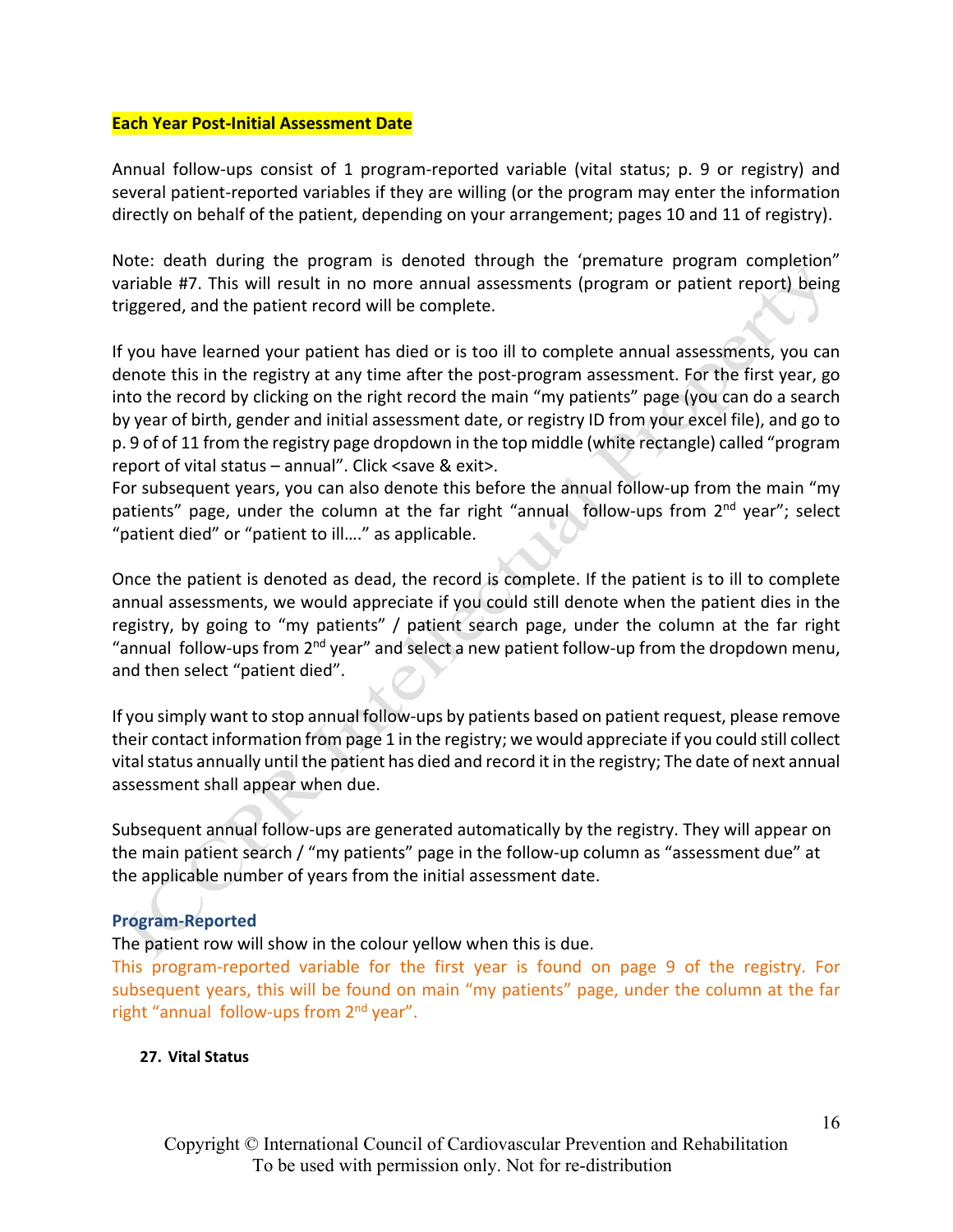*Data Source*: call to patient's home / family members to check in about annual ability to complete assessment.

*Suggested talking points*: "Hello. Thisis[data steward] calling from [cardiac rehab program name]. Isthis[patient's name]?" (if becomes apparent patient has passed, denote and offer condolences; No further follow‐up.)

*If patient doing patient report*: "I am calling to check in as it has been one year since you started your rehab program with us. Thank you again for taking part in the registry. You will be receiving a survey with 2 questions and I hope you can fill it out" (if patient provides valid reason why they cannot complete further assessment, denote so that survey no longer sent, or confirm patient alive). You should continue however to track vital status annually until patient expiry where possible.

*In registry, update patient contact email or mobile if it has changed*

Please note that in the registry, on the main page you can see when the next annual follow‐up is due for each patient on the right.

- □ patient died (*note: once this is selected, this record will be denoted as complete*)
- □ patient alive
- $\square$  patient too ill to complete any further assessments (e.g., moved to nursing facility, dementia, palliative, disabling stroke; *note selecting this will cease further emails/texts to patients reporting data*)
- $\Box$  Could or did not confirm

# **Patient‐Reported**

These variables are found on page 11 of the registry (for the first year); subsequent years will appear on the "patient search/ my patients" page when they are due under "annual follow-ups from 2nd year". See above how to cease follow‐ups due to patient death, illness or request.

- 28. How often have you felt short of breath, dizziness or had chest pain on average in the past month?
	- **Q** Never
	- **Q** Rarely
	- $\Box$  Sometimes
	- $\Box$  Often
	- **Q** Always
- 29. Have you been hospitalized or had another heart or other health problem in the past year?
	- □ *Yes*
	- □ No

29b. If yes, was it (check yes or no for each):

- □ A heart attack
- Copyright © International Council of Cardiovascular Prevention and Rehabilitation To be used with permission only. Not for re-distribution